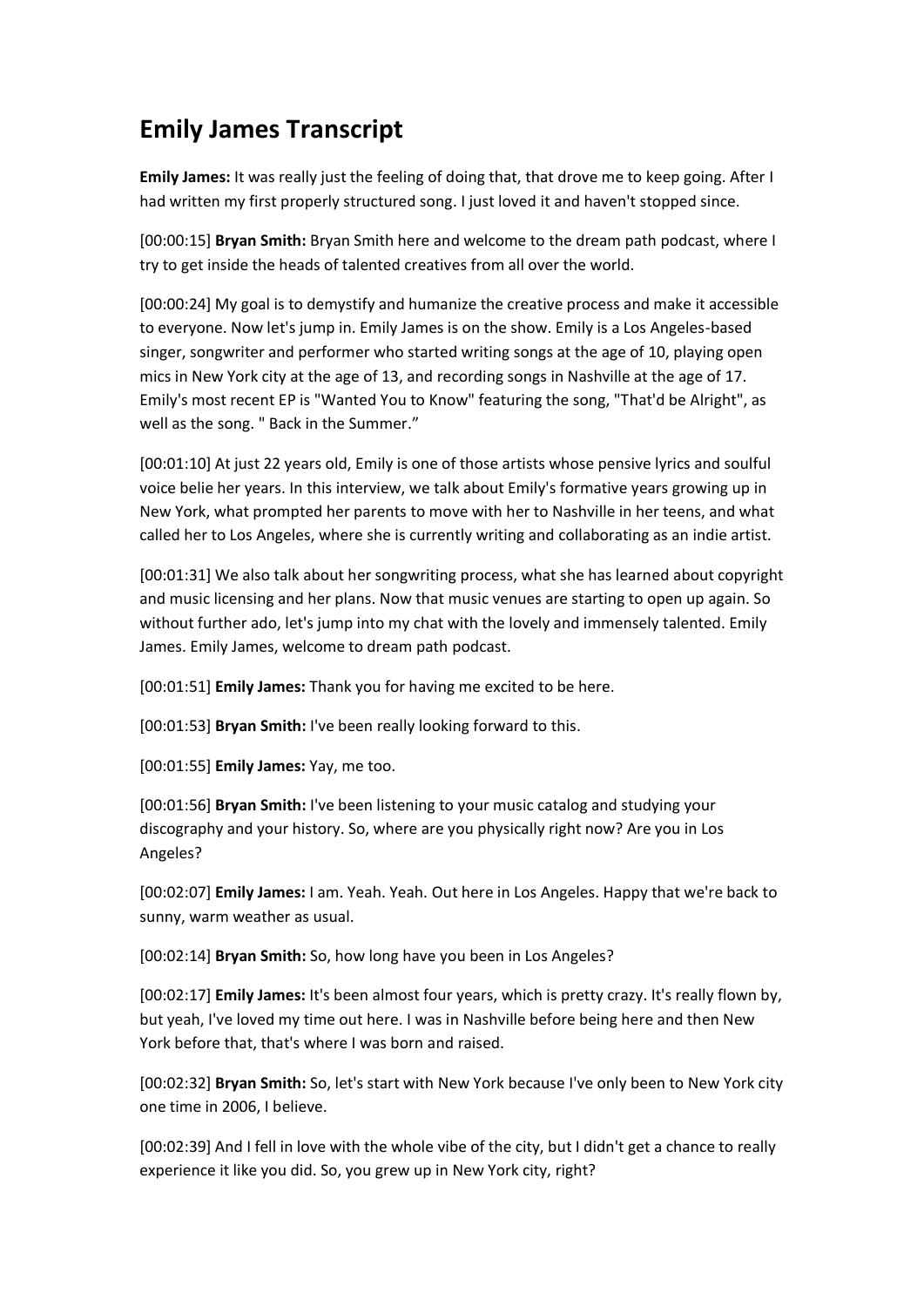[00:02:49] **Emily James:** I did, yeah. And I do feel very fortunate that I grew up right outside of the city. So, my family and I were always just going in and out of the city.

[00:02:58] And it's interesting because it wasn't really, until I left that I really understood why people love New York city so much. Because you know, that was just all I had ever known and what I grew up with and now I definitely have some homesickness for it. But yeah, it's, it's just, yeah, such a vibrant place.

[00:03:20] And I think growing up around. That kind of environment of, you know, between Broadway and all of the live music of different genres. I think that definitely influenced me from an early age.

[00:03:35] **Bryan Smith:** Then it sounds like your parents exposed you to that intentionally because you're in the heart of this cultural, iconic city, and your parents had a choice whether to take you to Broadway shows and send you to piano lessons. I understand you took lessons starting at age five. Tell me about your parents and their approach to raising you. And I kind of wish they were here to chime in on this, but you know, like how important was the direction that they provided to you in terms of where you're at today?

[00:04:08] **Emily James:** So important. I mean, they're definitely my parents and my siblings are just all my best friends. We're just a very close family and. Yeah, my parents just always raised all of us to dream big and work hard and go after those dreams. And any of us who express interest in anything, they were always just full support. Like, you know, as long as we were the ones driving it, they never wanted to be the people like pushing us into anything or forcing anything on us. But if we showed that we were really passionate about something and wanted to work hard, they were all in on helping us get there. So.

[00:04:49] **Bryan Smith:** So, you start taking piano lessons at age five, and I understand you start writing songs at age 10, is that right? What kind of songs were you writing, writing at age 10? I'm just curious.

[00:05:02] **Emily James:** Just kind of a mix of, you know, like a little love songs or whatever was going on in my life at the time. Like this person being mean or whatever, and I think I just. I just kind of, I'd been listening to a lot of music, obviously throughout growing up.

[00:05:23] But at that time it was kind of the first times where I was really listening and studying the songs and the structure of a song. And what does it mean to have kind of a, B a B, and then there's this other section that doesn't sound anything like everything else. And then you come back to the chorus. So, I was kind of messing around with that. And then it was really just the feeling of doing that, that drove me to keep going. After I had written my first kind of properly structured song, I just loved it and just haven't stopped since. So.

[00:06:03] **Bryan Smith:** That's interesting that you were at such a young age, focusing on the structure of a song that's really pretty technical and advanced for a young child because you know, playing piano is one thing. Playing guitar is one thing, but actually writing a song is a completely separate skillset in my opinion.

[00:06:20] **Emily James:** Yeah.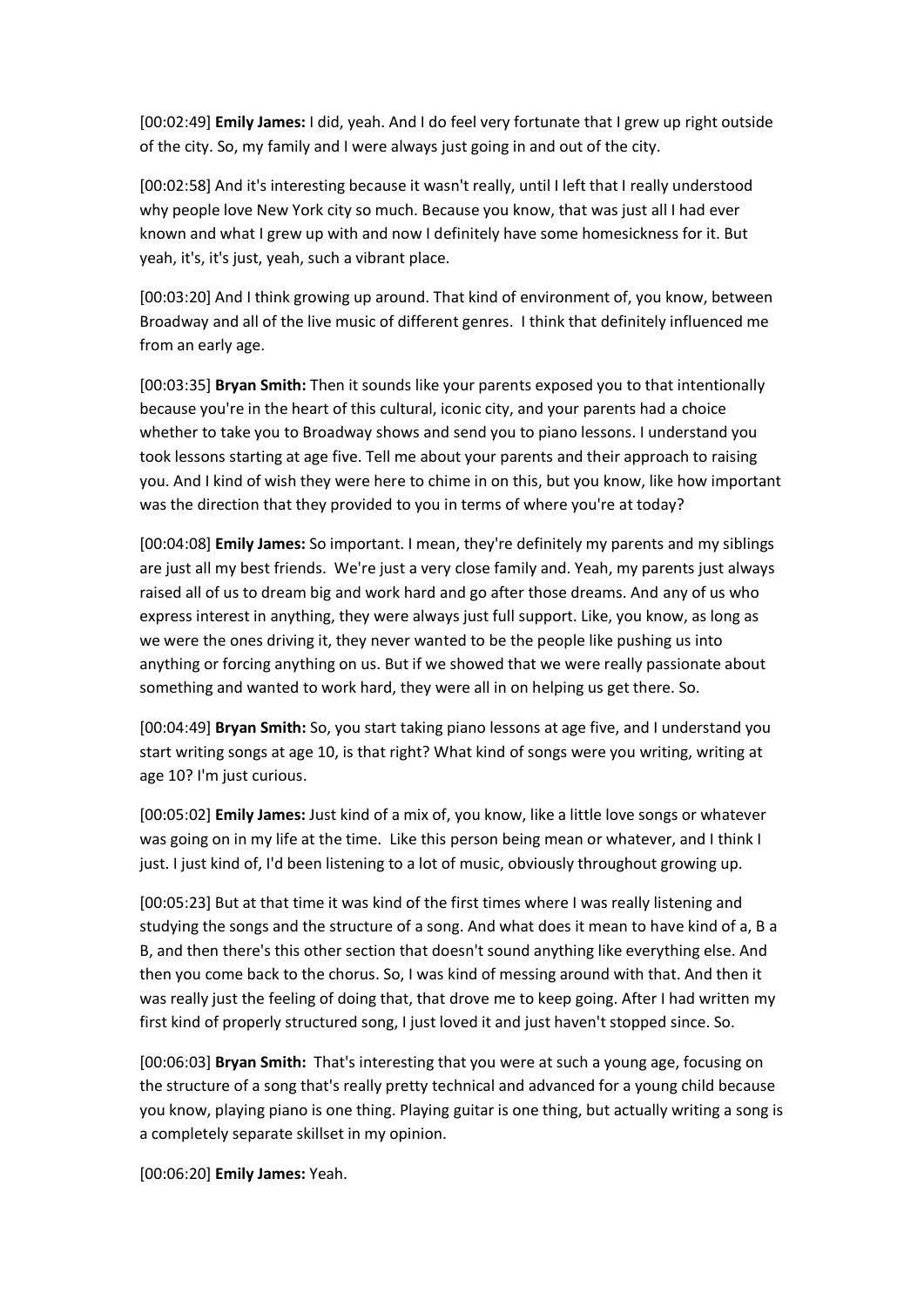[00:06:20] **Bryan Smith:** So, what guidance were you getting from your teachers about song structure?

[00:06:25] **Emily James:** If anything, it was mostly like taking piano lessons, you know, knowing that there was a certain kind of melody or thing that I would be playing for one part, and then you'd go into a different section.

[00:06:39] So, maybe kind of that seeping in, and then I was taking classical training, but I kind of convinced my teacher to throw in some pop songs as well. And so I think getting those songs into my fingers and the melodies, and learning that just kind of found its way to showing me how to do that myself, so I feel like it was a pretty organic process that way.

[00:07:06] **Bryan Smith:** And so, did you have siblings that were also playing guitar and piano that were inspiring you or giving you ideas on where to go with music?

[00:07:16] **Emily James:** Yeah. I mean, I think I started piano from such a young age because all of my siblings were taking piano lessons and have been taking piano lessons. My sibling that's closest in age to me is about five years older than me.

[00:07:29] So they were all kind of doing things long before I was, and I always wanted to be doing what they were doing. So, yeah, I definitely looked up, I still look up to them so much and just kind of follow their lead. And my older brother is an amazing musician and he was always, he would just kinda like, you know, be sitting on the couch, like fiddling around on the guitar.

[00:07:52] And I'm just like, how, how do you do that? So, and there was just always music around. So, I think we're all drawn to it in our own ways in the house.

[00:08:03] **Bryan Smith:** Looking back on New York. What did the city itself provide to you in terms of a formative experience? If anything, as opposed to just, okay. I have piano lessons with this teacher.

[00:08:15] I have my siblings that are good musicians. I have music that I'm listening to Fleetwood Mac, I understand it was one of your inspirations, Adele, but the city itself I'm really interested in as a source of formation as an artist and inspiration. Can you tell us about that?

[00:08:32] **Emily James:** Absolutely. I started, when I was a teenager, I would go to kind of open mics or writer's rounds in the city. And it was really cool to just kind of be surrounded by people of like so many different types of music. And, you know, you'd go to these open mics, and they were just very, I have some very interesting stories of the performances and, you know, it's just like, Shows you, you can do anything. And if you're believing in it and you're following it, then people are going to connect with that too.

[00:09:06] So, I think I just love like the weirdness of New York city. And I think that kind of just growing up, seeing that all the time, that like, there's always going to be someone doing something even more out there than you and, in that city, just kind of inspires you to just push the limits and try different things.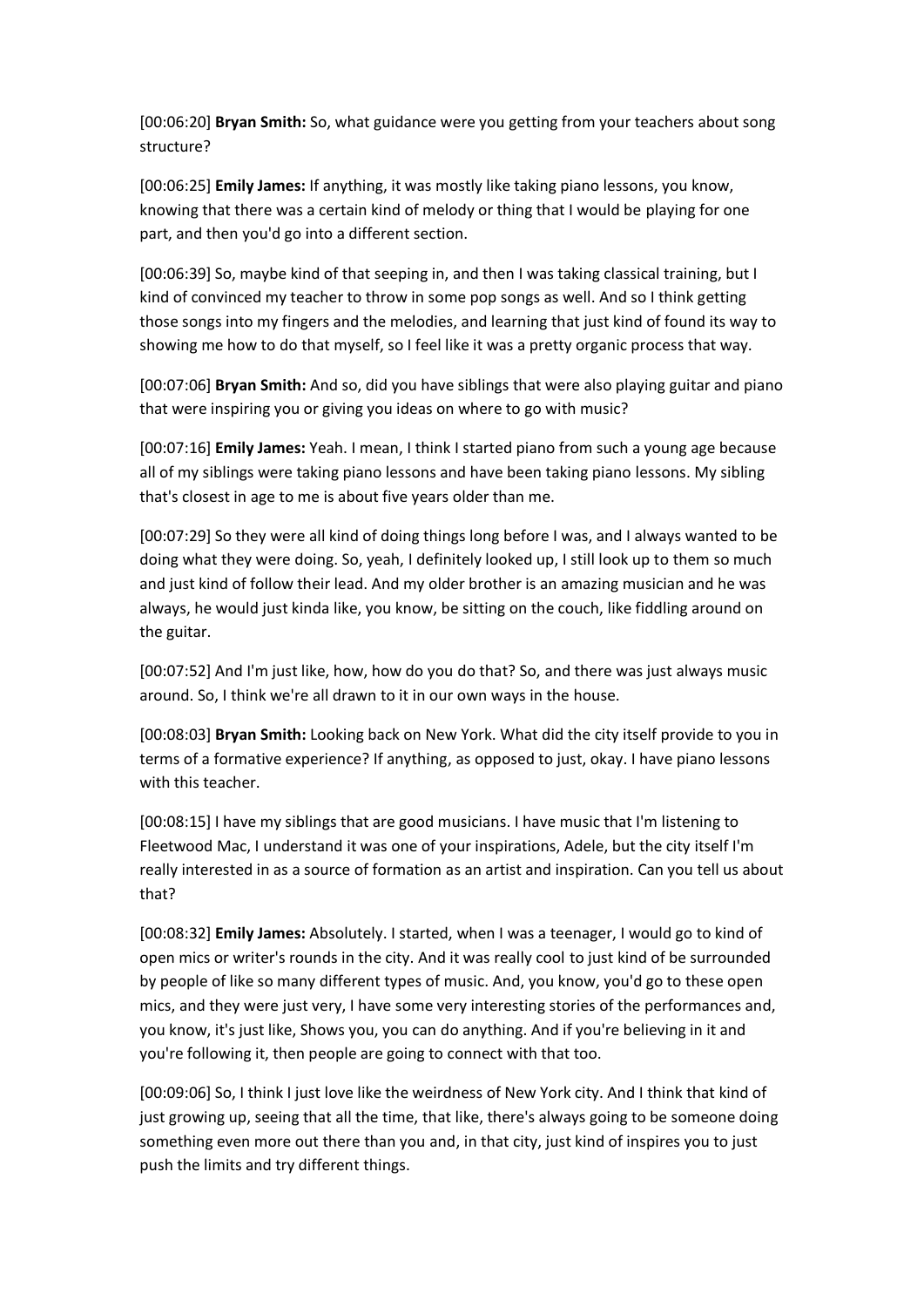[00:09:26] **Bryan Smith:** Right.

[00:09:27] **Emily James:** Yeah.

[00:09:27] **Bryan Smith:** Yeah. If you're worried about being weird in Kansas city, you might have a justified concern there, but you're never going to be weird in New York city compared to other people.

[00:09:38] **Emily James:** Definitely not.

[00:09:39] **Bryan Smith:** So, I think I read that you did your first open mic around age 13, right?

[00:09:44] **Emily James:** Yeah. About that time. Yeah.

[00:09:46] **Bryan Smith:** Did you have stage fright issues at 13 or were you too young to even appreciate? It's that issue.

[00:09:53] **Emily James:** Yeah, no, it was definitely, I was definitely nervous, and I still get super nervous whenever I perform. I think sometimes I'll be like, oh no, I'm good. Like, I don't feel nervous. And then right before I go on, I'm like, wow, I'm really nervous. But I think those formative years of having such a supportive audience and a supportive community just encouraging me and afterwards.

[00:10:19] Everyone would just kind of talk to each other and complement each other and be like, oh, I loved this part of your set. Or I loved when you did this. And just that kind of encouragement and supportive environment just helped me to keep going and not be afraid of doing more. And, you know, once you get a taste of it, it's very infectious and you just want to keep doing it. So, I'm so excited to get back to live shows once it's safe again.

[00:10:47] **Bryan Smith:** Well, it sounds like if you're not in a city that has that type of culture where you can do an open mic, you're really losing out as a musician on that experience.

[00:10:58] **Emily James:** Yeah. It's just nice to find other people who are doing what you're doing and just kind of relate to each other in that way I think.

[00:11:07] **Bryan Smith:** So, tell us about the move to Nashville. What called you to Nashville?

[00:11:11] **Emily James:** Yeah, I just fell in love with the way that you could just drive down a street and there would just be live music after live music. It was like a movie you would just be driving, and it would just be one song and then another song, and. Just the, the emphasis on songwriting there. I think the other thing with some of the places I would perform in at New York was there were a lot of covers that'd be performed, which is amazing. It's so cool to see people, you know, having their own, taking their own interpretation of a song. But I just loved that when you went to writer's rounds in Nashville, it was just one after another people playing their original music.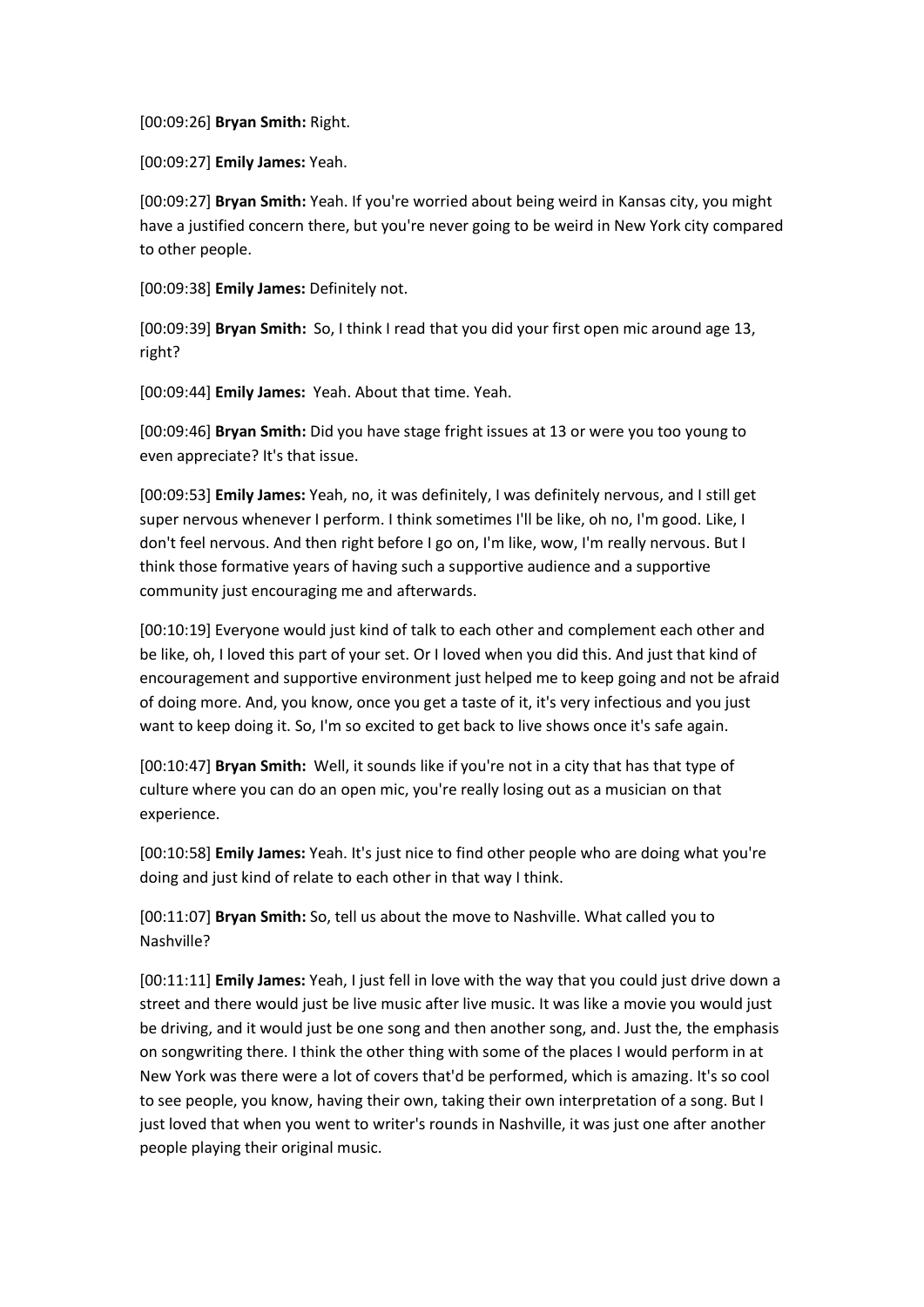[00:11:55] So I was really drawn to that. And, I had been making trips there, and doing some recording and was just so in love with it. And fortunately, my parents were supportive and me being the youngest and the last one in the house, they were like, yeah, we're down for an adventure. Let's just go. So, we moved there and yeah, there were some really formative years of my life as well. I feel like I grew a lot while I spent my time there.

[00:12:22] **Bryan Smith:** Then you got a chance to record there. I understand.

[00:12:24] **Emily James:** I did. Yeah.

[00:12:25] **Bryan Smith:** With some pretty great producers.

[00:12:27] **Emily James:** Yeah, I know. I feel very lucky.

[00:12:30] **Bryan Smith:** Tell us about the interaction with a producer when you're a young songwriter and performer, and you have this producer that may have worked on a Kacey Musgraves album, I think it was one of the producers you worked with Grammywinning/Grammy-nominated folks, high-level people, and you're new to the business. How did you interact with and work with producers to write songs and record songs?

[00:12:55] **Emily James:** Yeah, so I had a lot of these songs that I had just written in my bedroom and recorded some work tapes of piano, vocals, or guitar vocals. And I had a vision for how I wanted them to sound but didn't have the tools accessible to me or really the knowledge of how to make that happen. So, I really appreciate that in those early days when I came in as somebody with no background, that Ian was just so open to hearing my ideas and we would just kind of, you know, go off of each other's ideas and build, and it was a true collaboration and I always felt safe and respected with voicing my opinion and my vision.

[00:13:42] And that would be, you know, definitely taken into account and we would move in that direction. So that's definitely just learning from those people that I worked with, and there, you know, that kind of respect just gave me the confidence to then move forward and start producing myself. So, I definitely attribute a lot of that to working with those people.

[00:14:09] **Bryan Smith:** And when we're talking about production, are you talking about the engineering side of things? Like just the technical recording and also, does that include help with actually, I guess, fixing problems with songs, making them flow better or maybe more appealable to the masses?

[00:14:27] **Emily James:** Yeah, it's interesting because I feel like, I don't know if it's a change in the industry as a whole, or just the change from my own location of, from Nashville to LA, but I feel like the role of a producer has really evolved and kind of become very blurry, in a good way. But in the, in that experience, it was like you had the producer who was. I mean, Ian is super talented, multi-instrumentalist, so he played a lot of instruments on the tracks as well. And, you know, they, they kind of are the one sitting there and thinking, and we did kind of sometimes work through the end of the song of how to adjust this ending so that it was kind of a.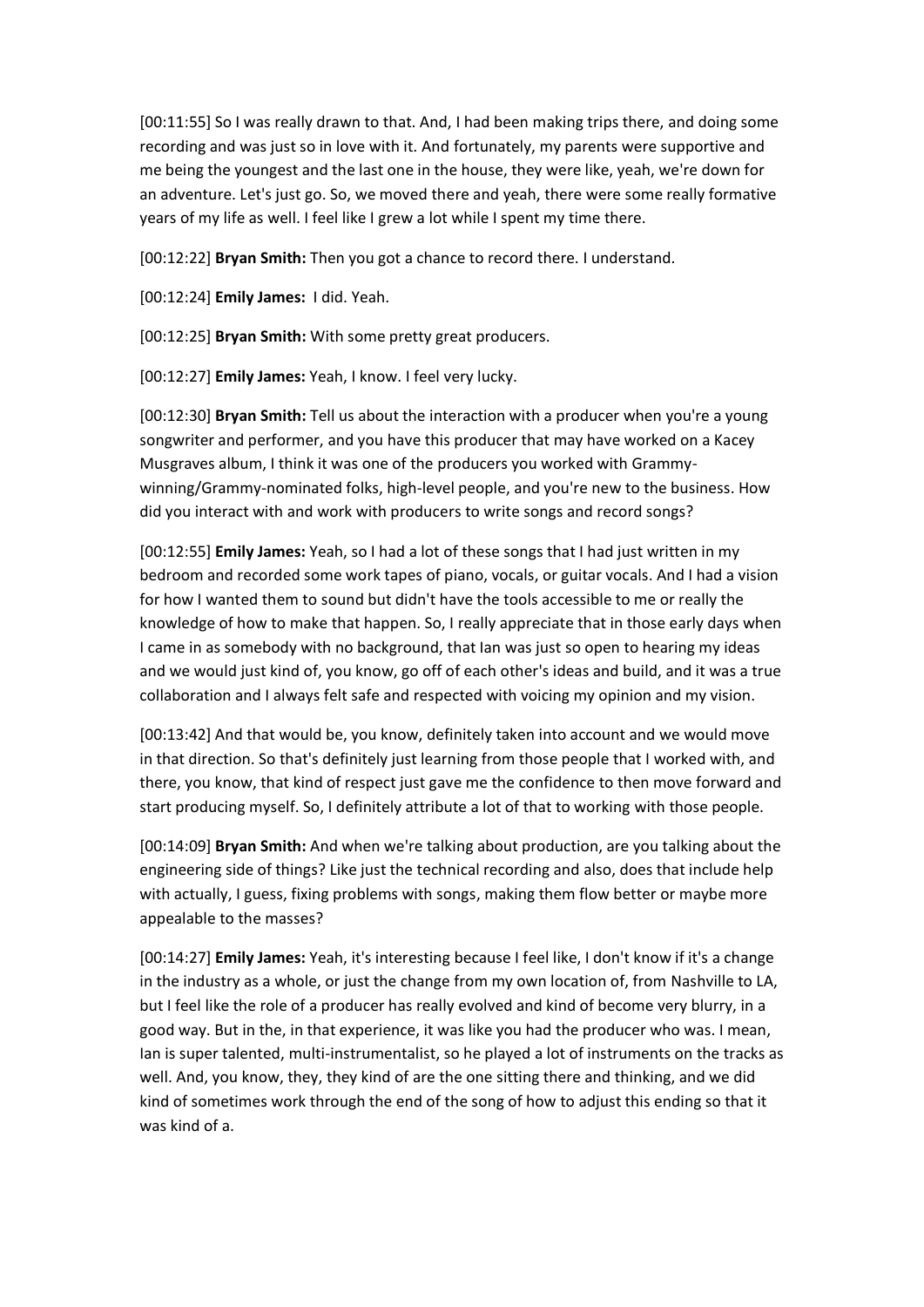[00:15:15] More satisfying ending or whatever. And, you know, it's just kind of the over, you know, looking down at everything and then you have the engineer who's doing all that technical stuff, and then it goes to the mixer. So, it was very like kind of formulaic that way. And then now when I collaborate with, you know, a producer-writer and we're writing a song, in a session it's like, we're writing the song.

[00:15:40] It's, you know, that person may be working on the track while I'm working on the lyrics. And then we kind of are like, oh, where are you at? And they're almost like mixing it and producing it and engineering it all at the same time. And it's just all kind of blurred together. So, it's been really cool to see how that can kind of change, based on the situation.

[00:16:05] **Bryan Smith:** I interviewed a songwriter performer named Kylie Rothfield.

[00:16:10] **Emily James:** I actually listened to that podcast. I really enjoyed it.

[00:16:14] **Bryan Smith:** Oh, I'm glad you got a chance to listen. And so you probably heard her talking about the difference between how the split of the royalties was looked at in Nashville versus Los Angeles.

[00:16:27] Did you experience that as well? That it was like a very communal experience in Nashville in terms of songwriting and whoever's in the room basically is in, on the business aspect of that song as well.

[00:16:39] **Emily James:** Right, I actually didn't do a lot of co-writing in Nashville. So, with the songs, it was mostly just ones that I was doing on my own. And then I really started cowriting once I came out here. But, you know, there was so much conversation about cowriting and collaborating in Nashville that I always kind of took that away as well of anyone who's in the room. Gets an even portion of it just because the song wouldn't be the same if that person weren't there, even if they're not necessarily doing much, just their presence is affecting the way the song is being written. So.

[00:17:21] **Bryan Smith:** That makes sense.

[00:17:22] **Emily James:** Yeah. So, I kind of took that with me. And so now I, I approached that in my collaborations out here as well of, you know, if we're creating something from scratch, we're getting an even share of it.

[00:17:35] **Bryan Smith:** Right. You took that Nashville vibe with you to Los Angeles and impose it on everyone that's in the room with you. That's great. I'm sure they appreciate that. Yeah. So, the business aspects of songwriting are fascinating to me because I'm sort of like an outsider looking in. And so, I don't know a lot about what happens when you write a song, it gets recorded and it's put out there into streaming, into CDs or albums or whatever there's copyright, which is the song writing. And then the publishing, right. I'm just starting to figure this out. And I'm an attorney and I don't know anything about the legal aspects of some of songwriting. So, are you starting to figure that out yourself, like how to protect yourself legally and make sure that you're treated fairly in terms of compensation for the art that you put out there?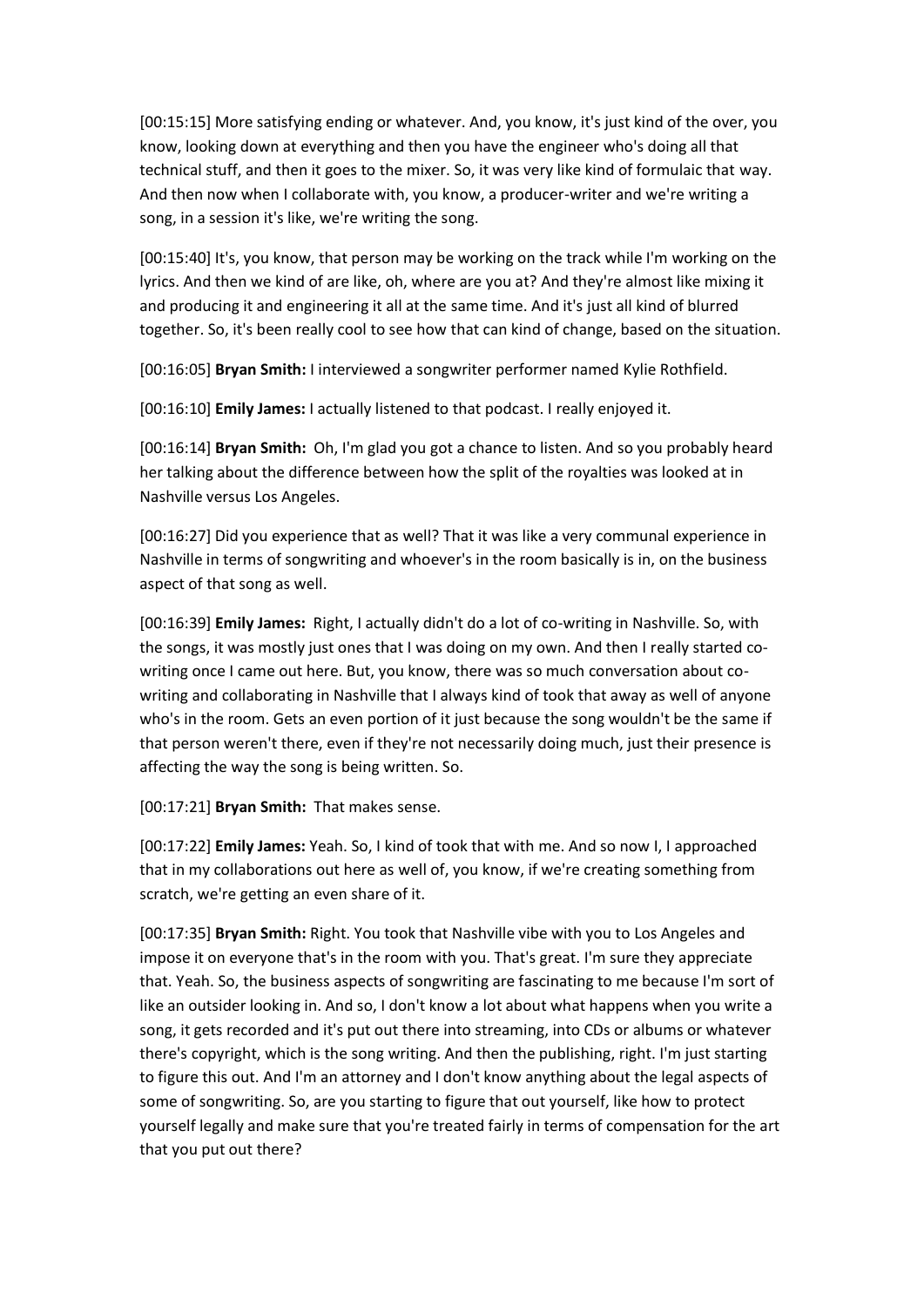[00:18:28] **Emily James:** Yeah. I mean, I'm currently a hundred percent independent, so I own all my publishing and all my masters. And so I know it changes when you're with a label or with a publisher, but I think in those situations, it's, it's like, You have to kind of know going into it. It's kind of the whole, like, you can have a hundred percent of, you know, the smaller amount or 50% of a potentially bigger amount.

[00:18:59] So, you just have to kind of decide what you're looking to achieve. If it's. To maintain ownership a hundred percent of something or is it to go into a partnership and maybe relinquish some of that control, but in return you may kind of be more fruitful in your endeavors. So, and, you know, being independent, you have to kind of there's you own everything, but at the same time, like you then have to do everything. So, you just have to decide like, what kind of path you want to do? What do you want to focus on the most? Because obviously you can't physically do everything and put a hundred percent into everything. So yeah.

[00:19:45] **Bryan Smith:** As you may have noticed. There are great resources and advice mentioned in all our episodes.

[00:19:50] And for many of them, we actually collect all of these resources for you in one easy place: our newsletter. You can go to dreampathpod.com/newsletter to join. It's not fancy, just an email about each week's episode, featured artists and resources to help you on your journey. Now back to the interview. So, the singles that you are putting out, for instance, the cover of The Scientist in 2017 and also the Ed Sheeran song Perfect.

[00:20:21] Which you recorded on YouTube and it's like off the charts popular, I think it's half a million views at this point or, or more than half a million. So, how do you approach the business side of that? Because you're covering someone's song, you're doing it in your, your, your own unique take on it and it's super popular. What happens when you monetize those songs in terms of your relationship with, you know, the publishing companies for Coldplay and Coldplay, the band itself?

[00:20:49] **Emily James:** Yeah. So, my decision to put those out was really based on, I had been doing a bunch of YouTube covers and saw that people were really liking those certain ones, so then decided to put them on the streaming services. So, it was kind of more of a decision of like, oh, people are liking this. I'll, you know, make it available on more platforms. And in order to do that, you need to get a certain license, to be able to distribute that. And so the songwriters and publishers will collect the royalties based on the actual lyrics and melody of the song.

[00:21:34] And then the royalties for the performance would then go to me because I'm. It's you have the two different copyrights of the song, the lyrics and melody, and then the actual recording of the song.

[00:21:48] **Bryan Smith:** That is fascinating. You sound like you're a lawyer at a seminar teaching people about copyright.

[00:21:57] **Emily James:** I, I have very minimal knowledge, but what I do, I would like to share, so.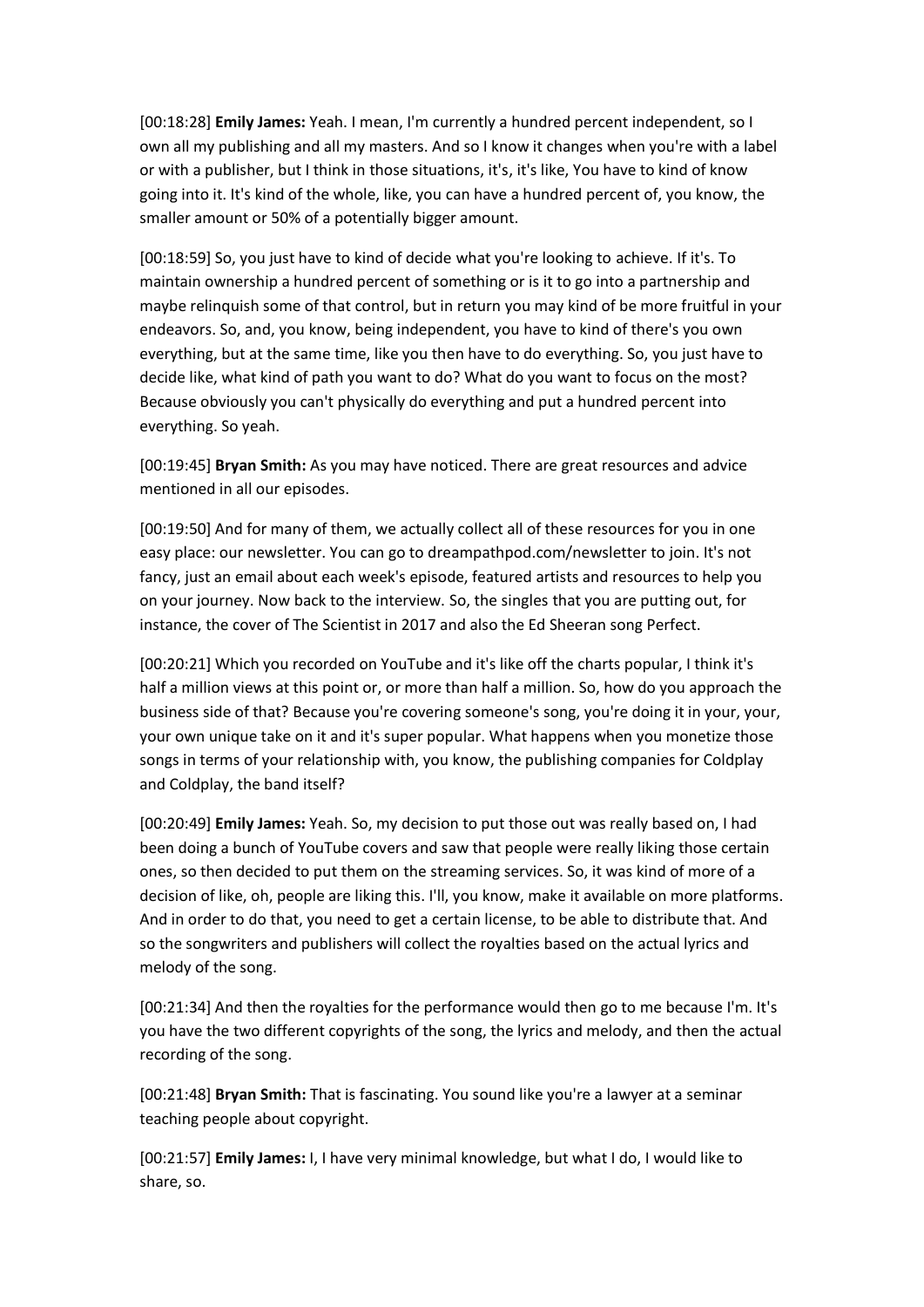[00:22:03] **Bryan Smith:** That's awesome. So, have you, like when you were recording The Scientist or Perfect by Ed Sheeran, were you reaching out yourself since you're on your own? You don't have a label at this point. Were you reaching out to get that license yourself? Or how did you go about that?

[00:22:19] **Emily James:** So, there are places like Harry Fox agency where you just kind of pay a fee to have the license of a certain amount and then you get approved and then you're free to distribute it.

[00:22:35] **Bryan Smith:** So, you have to record it first and then submit it to get approval.

[00:22:40] **Emily James:** I don't know if you have to submit the recording, I think it's more just. You may have to, I can't really remember because it's been so long, but I think you just kind of like fill out a form and maybe like pay a fee and then they allow you to do it. But, you may have to submit the recording. I'm not sure. Yeah, it's a, it's a pretty simple process.

[00:23:04] **Bryan Smith:** I interviewed a number of folks who moved to LA to be a songwriter or a performer. And I always ask this question because I'm wondering how necessary it is, especially after the pandemic where people are really discovering the best ways to collaborate with each other online. How important is Los Angeles right now for songwriters and performers?

[00:23:29] **Emily James:** I would say at this very moment, it doesn't really matter where you are because of the technology I've been writing with people across the country, in other countries. So, I think until things open back up again, and it's safe to have in-person sessions and play shows, you can kind of just work from wherever as long as you have the technology that allows you to do so.

[00:23:57] So, yeah, I'm really grateful that I was able to kind of continue to collaborate through the pandemic and through quarantine. I mean, I can't wait to get back to in-person sessions because I just miss that kind of energy in the room of being with somebody and just being so excited. And I just loved to be hanging out with people in general, so. I think that was the hardest thing for me, but I feel very fortunate that if that was the hardest part of this time for me, then I know I'm doing pretty good. So.

[00:24:31] **Bryan Smith:** Yeah. So, what are your plans for live performances now that things are starting a little bit to open up. I'm seeing performers on Instagram doing like outdoor shows at wineries and things like that. What are your plans?

[00:24:43] **Emily James:** Yeah, it's still in the works, but hoping to get out there as soon as possible. So, if not, if it doesn't work out for the remainder of 2021 based on, you know, however things open up and work out, definitely 2022, we'll be doing a lot of that. So.

[00:25:02] **Bryan Smith:** Can you tell us how you approached your EP, "Wanted You to Know?" the reason I asked that is that there's a change in the percussion that's used the, I don't know, there's just a, an evolution I would call it. There's a sophistication that I'm hearing. And I don't know what to attribute that to. Is it just your evolving nature as a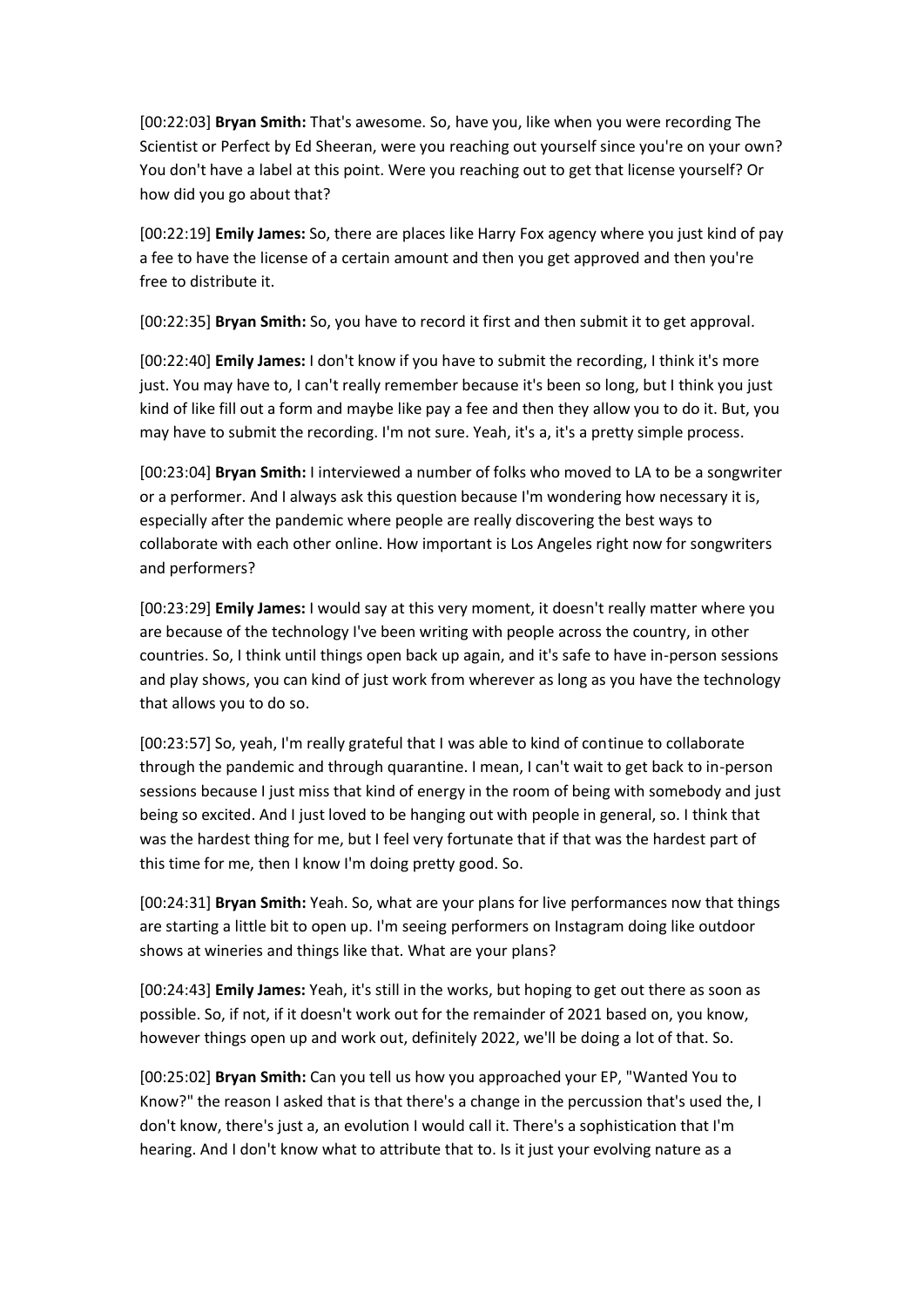songwriter that you're just doing something different, trying different things, working with different people? How did you approach the album?

[00:25:31] **Emily James:** Yeah. Well, I appreciate that. Thank you. I would say probably so half of the songs on there were collaborations and half of them were ones that I wrote and produced myself just in my bedroom. So, I would definitely attribute, you know, the kind of different sound to collaborating with a variety of people.

[00:25:54] That's part of why I love collaboration. Is it just kind of forces you to like, do things that you would have never thought of by yourself? And just try completely different things and put yourself in a different wheelhouse and then to have the ability to also do something completely yourself and just kind of really look deep inside.

[00:26:16] And I think I, I approached the two situations differently and for the ones that I did by myself, it's very just gut driven and just kind of impulse. And, oh, let me try this. And, oh, that makes me think of this. And just kind of following my intuition that way. So, I think most of it is just coming out of trust and confidence in whatever it is it's telling me to do that thing in the creative process.

[00:26:45] **Bryan Smith:** What kind of response are you getting from That be Alright?

[00:26:48] **Emily James:** Yeah. I really appreciate that people have been liking that song. It was a song that I wrote with my collaborator over zoom and from start to finish, it was done virtually and yeah, it was just, I felt it was important to include on the EP because it's "Wanted You to Know" it's all these things that I just wanted to say. And, I'm just glad that people are finding happiness in it or finding comfort in that song.

[00:27:18] **Bryan Smith:** It reminded me a little bit of the Weepies. I don't know if you've ever heard the Weepies before, but they're like an indie band that they use a lot of layers and their vocals and the layering that you did was phenomenal, and really stood out to me. I liked the, the video that you have, I forget who posted it in one of the, interview articles that you have on the web, but you have all the lyrics popping up on the video as it's playing for that song. And it's a really unique, surprising song because it's different from anything you've done before.

[00:27:52] And, and I appreciate it, just because it's a great song and I'm like, this is definitely good. Be a hit, so, that's why I asked you what the response was. It's a fantastic EP. I hope my listeners will go check it out and download it and streaming on Spotify.

[00:28:07] **Emily James:** Thank you so much.

[00:28:08] **Bryan Smith:** The other song that really connected with me was Back in the Summer, which you recorded a video for, I think if I'm not mistaken. So, tell us, tell us about the video. I think I read that your mom shot some of it. So, tell us about that.

[00:28:24] **Emily James:** Yeah. So, that was at kind of the beginning ish of quarantine. So, I knew that I wanted a visual for when I put this song out but couldn't do anything big production. So, we decided to just go to the beach, and just kind of play the song and just,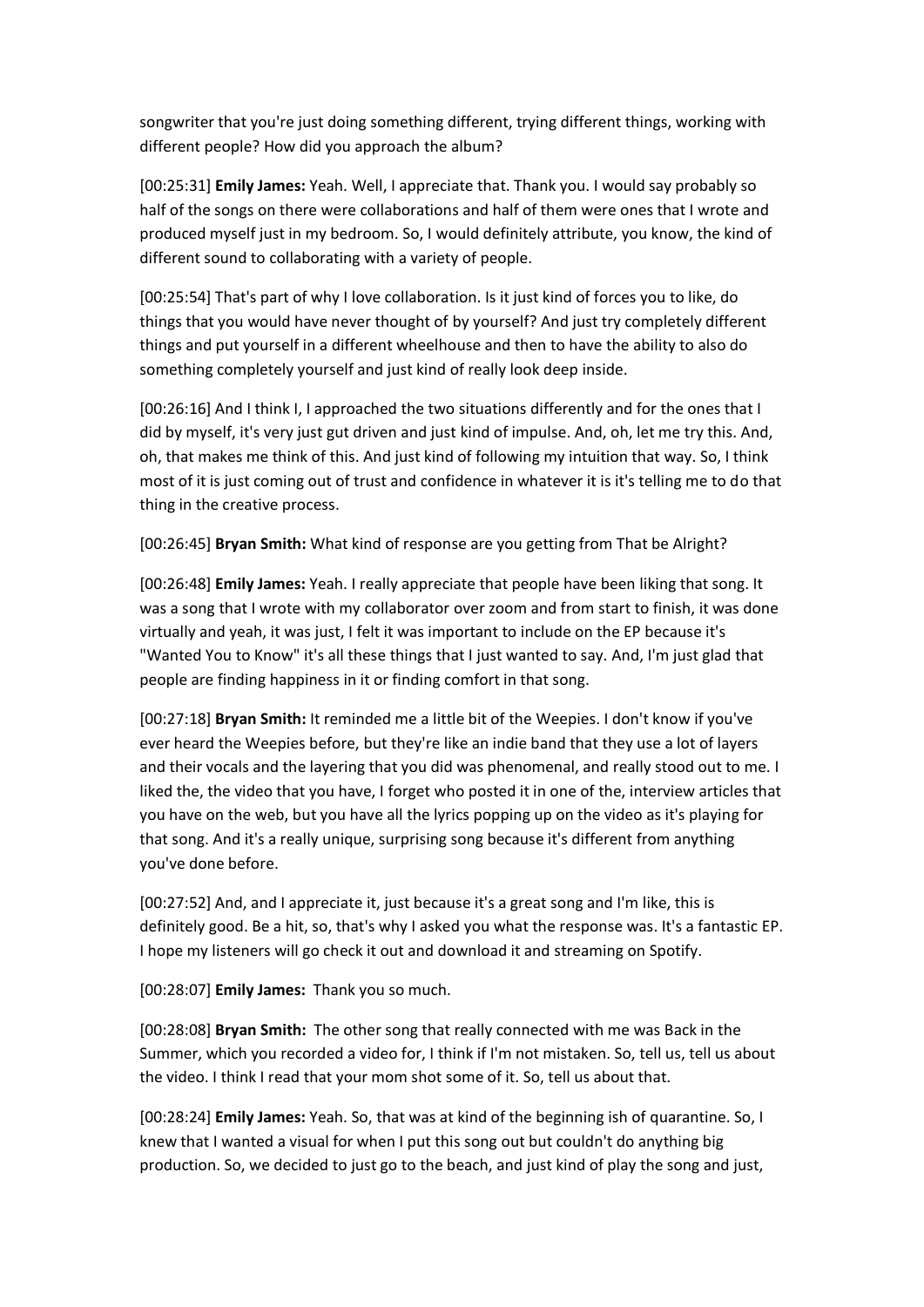you know. That was kind of the representation of the feeling of the song. To me, it was just sunny and vibrant and free and happy. So, I just wanted that to be shown and just not taking anything too seriously, just kind of. You know, having fun.

[00:29:05] **Bryan Smith:** How involved is your mom in the business aspects of your songwriting performances and also the videos and you've got social media accounts that have to be managed and cultivated? And, how involved is your mom and your family for that matter?

[00:29:21] **Emily James:** Yeah, she's very involved in, you know, helping me out. Like I said, being independent, I do everything myself, so I'm so grateful to have her, you know, helping me and talking things through. And she's always the first person I play a song for.

[00:29:39] And, you know, she just kind of lets me like, I feel like everyone kind of needs somebody to, you know, allow them to just talk out loud sometimes and just be that kind of person to bounce ideas off of. So she's definitely that for me. And just the most supportive, both of my parents have always been super supportive, and just my biggest fans. So, I really appreciate it.

[00:30:06] **Bryan Smith:** If they were the ones responsible for turning you on to Bob Dylan, Fleetwood, Mac Adele, they must be really cool people. So, good taste in music.

[00:30:17] **Emily James:** Yeah.

[00:30:19] **Bryan Smith:** So, you know, you seem very beyond your years in terms of your songwriting, your skills, your aesthetic. It's really quite surprising to listen to your music first. And that's what I did as I listened to your music. And then I looked at your background and I saw, I think you just turned 22, is that right? Like, wow. I think you put out that song bartender, right about the time that you were legal to go see a bartender. And, have you found that your age in any way gets in the way of being taken seriously in the industry?

[00:30:55] **Emily James:** Yeah, that's a good question. I think earlier on it was difficult, especially being underage, not being able to perform a lot of places. So, I'm super excited. I obviously still haven't been able to do that because of. Quarantine. But now that I am of age, I'm so excited to get out to all the places that I wasn't allowed in, or I would have to just kind of like sneak in, play my set and then jump out, and not allowed to just kind of stay around and mingle or anything.

[00:31:28] But, I would say I never really felt that people look down on me because I was younger. I think again, it's kind of like, I like to think that people focus more on the music and again, as cheesy as it is, it's like age is just a number. So, it's however you kind of present yourself, and I think having older siblings, I've always kind of felt that I was older than I actually was, so, I think that contributes to it as well. And also, just my family always encouraging, like never being like, oh, you're too young to do that. It's always just been like. If you want to do something, go do it.

[00:32:09] **Bryan Smith:** I guess, if I really think about it, Adele was 19 when she put out the album 19, and I don't think anybody knew when they listened to that album, that she was 19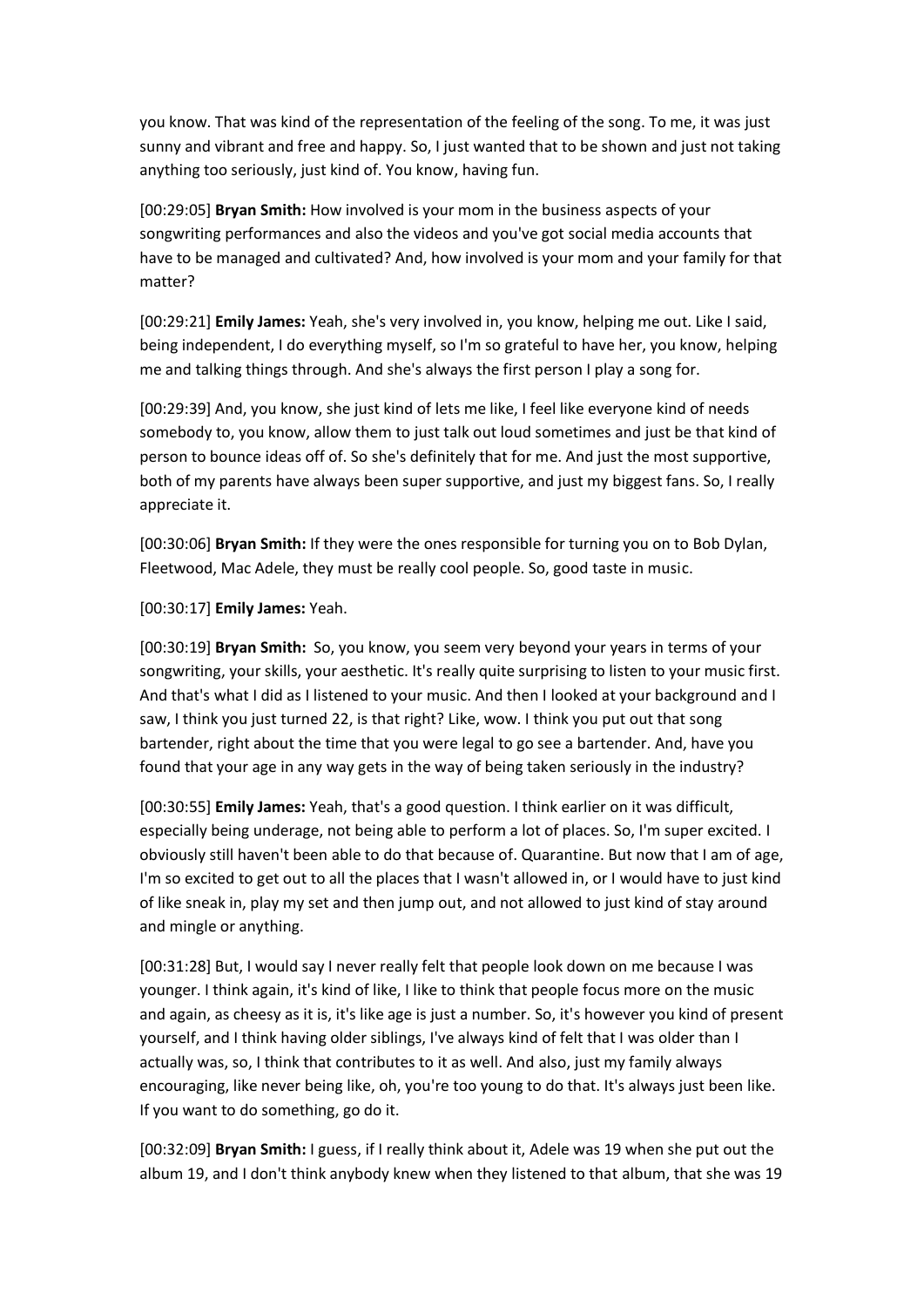and it's just like, wow, really? And I think you have that same thing going on, which is you listen to the music, and you definitely don't attribute this to, oh, this is teenage pop, or this is a young person. That's like, this is actually someone who's lived life, you know, that's the vibe I get from it.

[00:32:38] **Emily James:** Thank you. Appreciate that.

[00:32:39] **Bryan Smith:** This is kind of a random question, but when I look at the timeline you were born, like right around nine 11, or maybe a year before, is that right?

[00:32:48] **Emily James:** Yeah, I was born in 1999. So, I was really little when it happened and yeah, I don't really have much memory of it.

[00:32:57] **Bryan Smith:** Your awareness of the world, I guess, was right about the time when. New York was still reeling from that experience. Do you think that nine 11 in a way, even though you don't remember it, but living in the aftermath of nine 11 in the city affected you in a formative way?

[00:33:17] **Emily James:** That's interesting. I've never thought about it. I, I mean, I definitely knew a number of people whose families have been directly affected by it, and then obviously, you know, higher security and things like that. But I think for me, because that was just. All I had known of how kind of the city or the world was working. You know, having airport security. I don't remember a time before that, so, I think for me, I'm sure it has shaped how I live in the world, but it's hard for me to say since I have nothing to compare it to.

[00:33:59] **Bryan Smith:** So, in terms of what's next for you, are you actively seeking some type of a relationship with a label or are you going to continue going on your own as an indie artist?

[00:34:12] **Emily James:** I'm really open to anything. I'm just kind of continuing to create music and put it out. And, if the right partnership is there, then I would be happy to pursue it, but until then still happy to just keep doing what I'm doing and growing. I'm really thankful for the opportunities I've had so far to kind of help that organic growth. Yeah.

[00:34:39] **Bryan Smith:** Gratitude is a good thing.

[00:34:40] **Emily James:** Absolutely. Yeah.

[00:34:41] **Bryan Smith:** And also, not chasing things too hard. Just letting things come to you organically, I think is a nice, healthy way to approach art and life. Yeah. Yeah. One last question. And again, kind of random, where are you with social media? I've looked at your social media accounts, but in terms of your philosophy on social media, the importance of it, the burden of social media, because I know a lot of artists struggle with the fact that this is the only way to be seen and heard sometimes when you don't have live performances, but at the same time, it's not the healthiest place to be, depending on the platform you're using.

[00:35:20] **Emily James:** Yeah. Definitely it's for sure a double-edged sword. There's so many positives of, you know, being able to interact with people who you would never have met in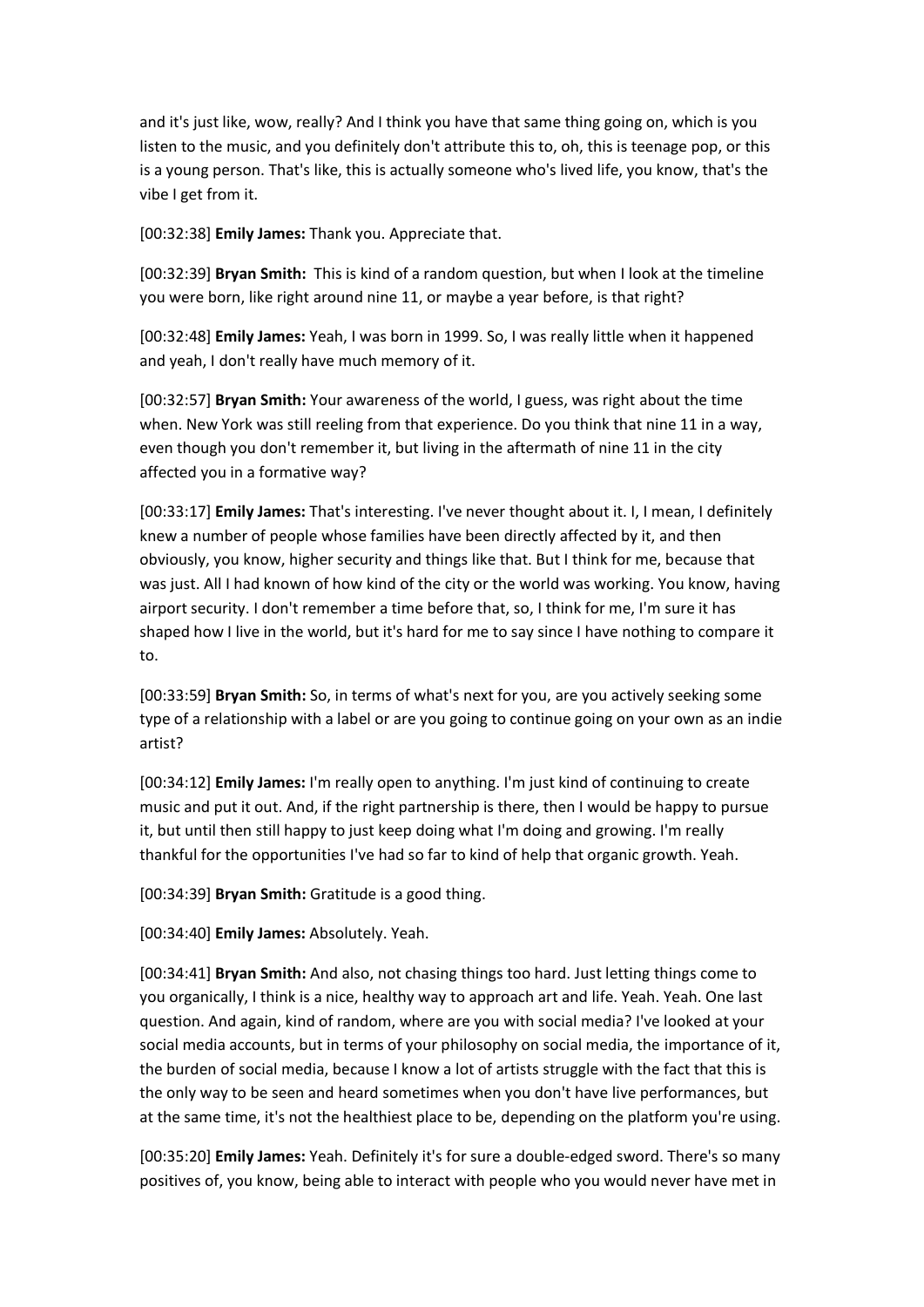person. And I'm so appreciative of. People reaching out to me directly and saying like, this song helped me through this experience. I mean, those are the things that really just, that's the reason why I make music is to hope that, you know, other people connect to it and that it benefits them in a positive way somehow. And then, you know, there's the part of it that it can suck up your time a lot. And it's hard to, you know, stay engaged on there, but also want to separate from technology sometimes. So, I think it's all about a balance, you know, setting limits for yourself, which is all a lot easier said than done. I definitely have to practice that myself. But I think, yeah, there's, it's the way that things are, and you can't ignore it. So, you just kind of have to figure out how to have, you know, as positive of a relationship with it as you can and figure out what works best for you. And I think it's important to, you know, everyone's doing their own thing on there and not to feel like, oh, this is working for that person, so I should be doing that. You just have to kind of stay true to yourself and do you otherwise, you're going to go crazy. Always trying to chase after this thing or that thing.

[00:36:55] **Bryan Smith:** That's never catchable and never achievable because it's not, it's not your path.

[00:36:59] **Emily James:** Exactly. Yeah.

[00:37:01] **Bryan Smith:** So, your songwriting process, I feel like I have to cram in all these questions before I say goodbye, because I don't know when I'm going to talk to you again.

[00:37:09] No I'm having

[00:37:10] **Emily James:** so much fun.

[00:37:11] **Bryan Smith:** I'm really curious about your song writing process. How do you start? Do you pick up a guitar, starts forming some chords? Do you write in a journal?

[00:37:21] I remember hearing an interview with Paul Simon one time and he said he writes his songs by taking like a racquetball or tennis ball and he just walks and bounces that ball. And he starts with the lyrics. Where do you start and how does that process unfold?

[00:37:36] **Emily James:** Yeah, it's definitely a variety of ways, but I think the most common one is either a melody with a lyric will just kind of jump into my head, and then I'll have to go and run and like get it down. And then it'll kind of develop from there. That's like, if I'm not. Intending to write a song and it's just kind of forcing itself upon me or, if I'm sitting down and just playing piano or guitar and just kind of like singing melodies and then kind of gibberish and words will start forming, and then, in those cases, like, it's really important for me not to judge what's coming out yet, because most of the time, what ends up coming out is something that I didn't even realize I was thinking about, but it was just kind of in my subconscious and it's not until I've written the song where I'm like, oh, wow, like that was really bothering me or, oh, I didn't know. I felt so strongly about that. So, it's kind of interesting that way.

[00:38:38] **Bryan Smith:** Yeah. And I like your comment about not judging it as it comes out, because I think what stops a lot of songwriters me included when I try to write songs is when